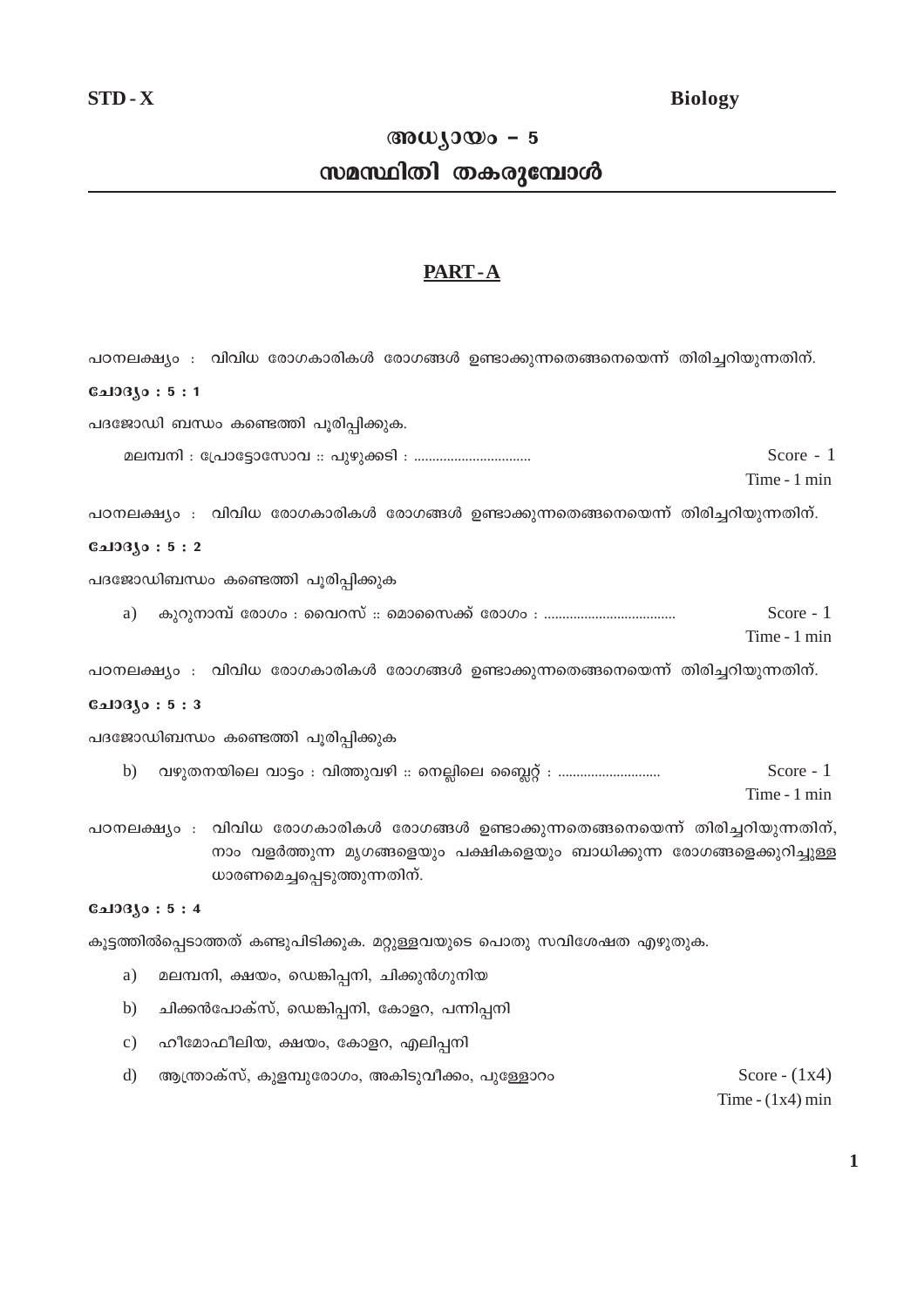പഠനലക്ഷ്യം : ജനിതകവൈകല്യം രോഗകാരണമാകുന്നുവെന്ന് തിരിച്ചറിയുന്നതിന്.

#### $0.103(0:5:5)$

ഒരു രോഗത്തെപ്പറ്റിയുള്ള വിവരണമാണ് ബോക്സിൽ കൊടുത്തിരിക്കുന്നത് രോഗം ഏതാണെന്ന് എഴുതുക.

- അരുണരക്താണുക്കളിലെ ഹീമോഗ്ലോബിൻ തന്മാത്രകളിൽ ഘടനാപരമായ വൈകല്യമുണ്ടാ കുന്നു.
- അരുണരക്താണുക്കൾക്ക് രൂപമാറ്റം സംഭവിച്ച് അരിവാളിന്റെ ആകൃതിയായി മാറുന്നു.
- കലകളിലേക്കുള്ള ഓക്സിജൻ സംവഹനത്തെ ബാധിക്കുന്നു.

Score - 1

Time - 1 min

പഠനലക്ഷ്യം : ജനിതകവൈകല്യം രോഗകാരണമാകുന്നുവെന്ന് തിരിച്ചറിയുന്നതിന്.

#### **CalOBJo: 5:6**

ജനിതകവൈകല്യം മൂലമുണ്ടാകുന്ന ഒരു രോഗത്തിന്റെ ലക്ഷണങ്ങളാണ് ചിത്രത്തിൽ കാണിച്ചിരിക്കുന്നത്. രോഗം എന്താണെന്ന് എഴുതുക.

> അരുണ രക്താണുക്കൾ

Score  $-1$ Time -1 min



#### **Gal33Jo:5:7**

താഴെപ്പറയുന്നവയിൽ വൈറസിന് മാത്രം ബാധകമായ സൂചനകൾ കണ്ടെത്തുക.

- $\ddot{1}$ സ്വന്തമായി ഉപാപചയപ്രവർത്തനങ്ങൾ നടത്തുന്നതിനാവശ്യമായ കോശസംവിധാനമില്ല
- $\ddot{\textbf{i}}$ ഇവ പുറപ്പെടുവിക്കുന്ന എൻസൈമുകൾ നമ്മുടെ കോശങ്ങളെ നശിപ്പിക്കുന്നു
- മനുഷ്യ ശരീരത്തിൽ പ്രവേശിച്ചതിനുശേഷം വിഭജനത്തിലൂടെ പെരുകുന്നു.  $\dddot{\mathbf{m}}$ )
- 
- 
- 
- 
- 
- 
- 
- 
- 
- 

രോഗകാരികളും ഉപകാരികളുമുണ്ട്

Score  $-1$ 

Time -1 min

പഠനലക്ഷ്യം : നാം വളർത്തുന്ന മൃഗങ്ങളെയും പക്ഷികളെയും സസ്യങ്ങളെയും ബാധിക്കുന്ന രോഗങ്ങ ളെക്കുറിച്ചുള്ള ധാരണ മെച്ചപ്പെടുത്തുന്നതിന്.

#### $0.103(0:5:8)$

 $iv)$ 

ഷീബയുടെ പച്ചക്കറിത്തോട്ടത്തിലെ സസ്യങ്ങളുടെ ഇലകളിൽ തവിട്ടുനിറത്തിലുള്ള ഉണങ്ങിയ പാടുകൾ പ്രത്യക്ഷപ്പെട്ടു. ഇലയുടെ ഞരമ്പുകളിൽ മഞ്ഞളിപ്പും അടിഭാഗത്ത് പർപ്പിൾ നിറവും ഉണ്ടായിരുന്നു.

- ഏതു മൂലകത്തിന്റെ അഭാവം കൊണ്ടാണ് ഇത് സംഭവിച്ചതെന്ന് പറഞ്ഞുകൊടുക്കാമോ? a)
- ഇതിനൊരു പരിഹാരം നിർദ്ദേശിക്കാമോ?  $\mathbf{b}$

 $\overline{2}$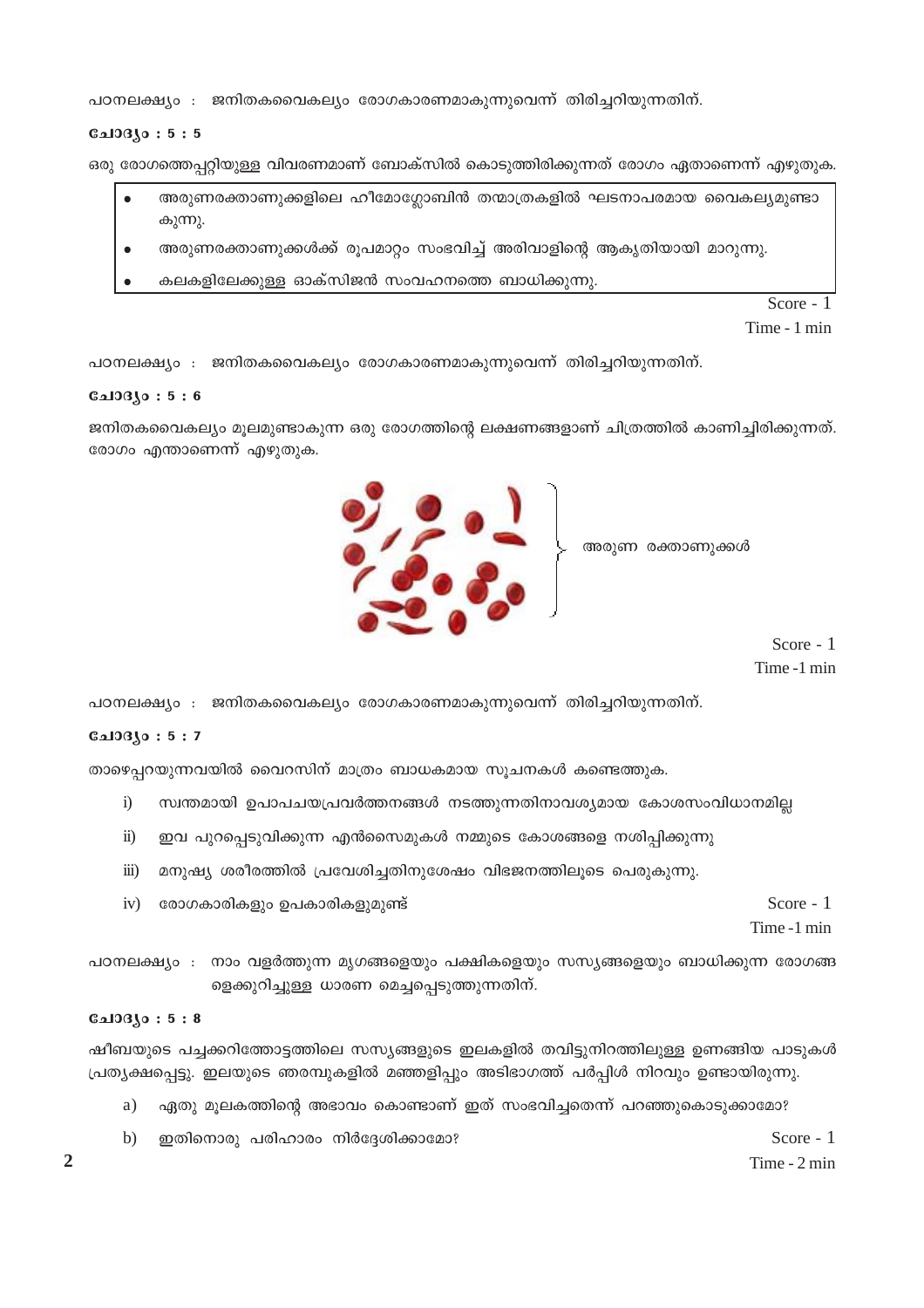പഠനലക്ഷ്യം : വിവിധ സാംക്രമിക രോഗങ്ങളുടെ ലക്ഷണങ്ങൾ തിരിച്ചറിയുന്നതിന്.

## $0.103(0:5:9)$

താഴെ കൊടുത്തിരിക്കുന്ന രോഗലക്ഷണങ്ങളിൽ നിന്ന് കോളറ രോഗത്തിന്റെ ലക്ഷണങ്ങൾ മാത്രം കണ്ടെത്തി എഴുതുക.

- മലത്തിൽ രക്തവും കഫവും  $\bullet$
- കഞ്ഞിവെള്ളം പോലെയുള്ള മലം
- ഉദരവേദന, മലബന്ധം
- വയറിളക്കം, ഛർദ്ദി

Score -1 Time - 2 min

# **PART-B**

പഠനലക്ഷ്യം : വിവിധ സാംക്രമിക രോഗങ്ങൾ പകരുന്നതെങ്ങനെയെന്ന് തിരിച്ചറിയുന്നതിന്.

#### $0.103(0:5:10)$

ആഗസ്റ്റ് 20 കൊതുകുദിനത്തോടനുബന്ധിച്ച് നടത്തുന്ന ബോധവൽക്കരണ റാലിയിലേക്ക് രണ്ട് പ്ലക്കാർഡിനു വേണ്ട വാചകങ്ങൾ തയ്യാറാക്കുക. Score - 2

Time - 3 min

പഠനലക്ഷ്യം : കാൻസർ രോഗത്തെക്കുറിച്ചുള്ള ധാരണ മെച്ചപ്പെടുത്തുന്നതിന്.

### ചോദ്യം : **5** : 11

കാൻസർ രോഗത്തിന് കാരണമാകുന്ന സാഹചര്യങ്ങളിൽ ഒരെണ്ണം താഴെ കൊടുത്തിരിക്കുന്നു. രണ്ടെണ്ണം കൂടി കണ്ടെത്തി എഴുതുക.

- അൾട്രാവയലറ്റ് വികിരണങ്ങൾ
- Score 2 Time - 2 min

പഠനലക്ഷ്യം : സസ്യങ്ങളെ ബാധിക്കുന്ന രോഗങ്ങളെക്കുറിച്ചുള്ള ധാരണ മെച്ചപ്പെടുത്തുന്നതിന്.

#### $0.103(0:5:12)$

സസ്യരോഗങ്ങളെക്കുറിച്ചുള്ള ചിത്രീകരണം വിശകലനം ചെയ്ത് a, b, c, d ഏതെന്ന് എഴുതുക.



Score -  $3$ Time - 5 min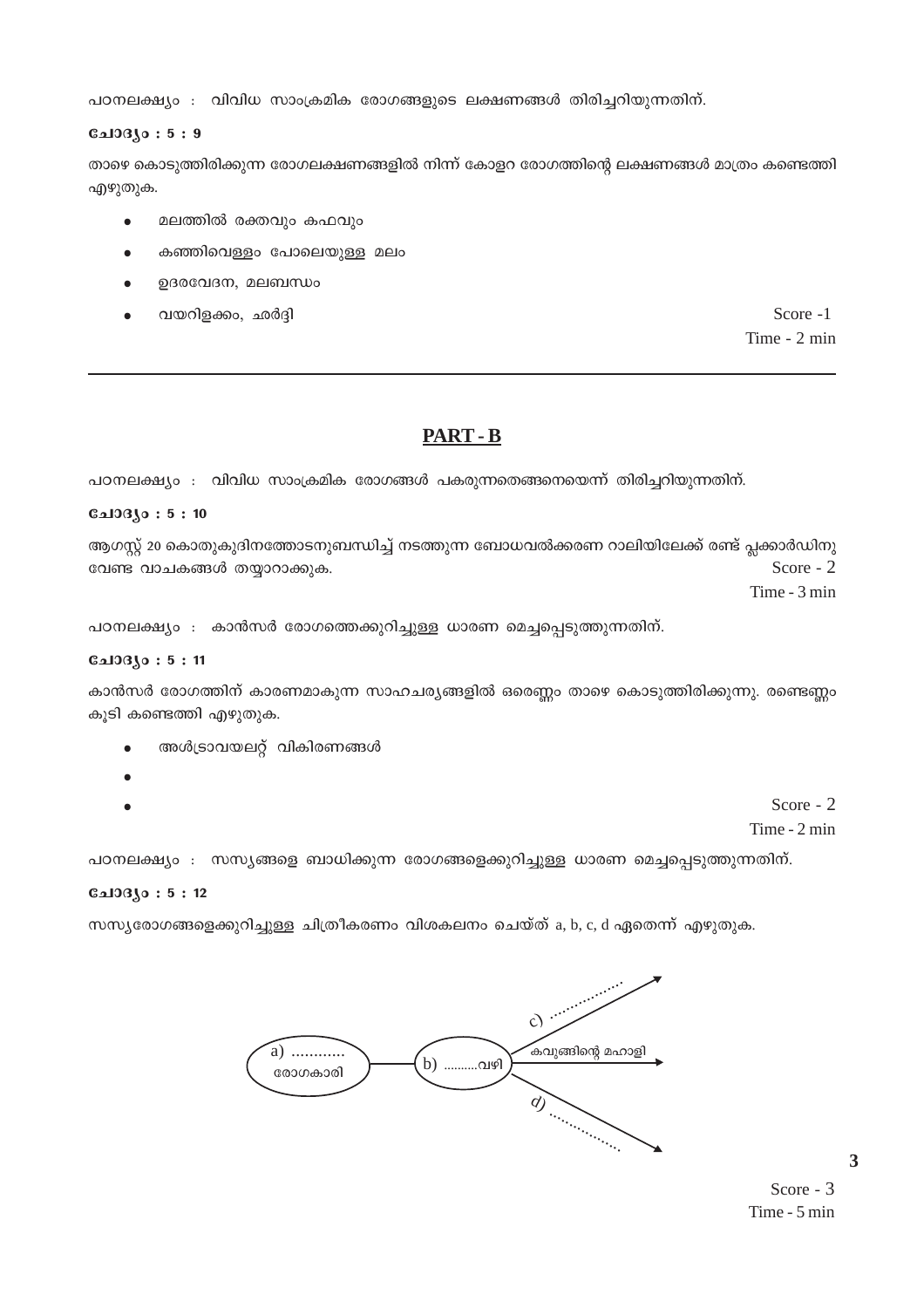പഠനലക്ഷ്യം : പുകവലി, മദ്യപാനം, മയക്കുമരുന്നുകളുടെ ഉപയോഗം എന്നിവ ഉണ്ടാക്കുന്ന പ്രത്യാഘാ തങ്ങൾ തിരിച്ചറിയുന്നതിനും അവയ്ക്കെതിരെയുള്ള മനോഭാവം രൂപപ്പെടുന്നതിനും.

#### **Galogyo: 5:13**

മദ്യപാനത്തെക്കുറിച്ചുള്ള ബോധവൽക്കരണക്ലാസിൽ പങ്കെടുത്ത ഒരാളുടെ അഭിപ്രായം ശ്രദ്ധിക്കൂ. "ബിയർ പോലുള്ള വീര്യംകുറഞ്ഞ മദ്യം ഉപയോഗിക്കുന്നതിൽ തെറ്റില്ല"

ഈ പ്രസ്താവനയോട് നിങ്ങളുടെ പ്രതികരണമെന്ത്? Score -  $2$ 

Time - 2 min

പഠനലക്ഷ്യം : പുകവലി, മദ്യപാനം, മയക്കുമരുന്നുകളുടെ ഉപയോഗം എന്നിവ ഉണ്ടാക്കുന്ന പ്രത്യാഘാ തങ്ങൾ തിരിച്ചറിയുന്നതിനും അവയ്ക്കെതിരെയുള്ള മനോഭാവം രൂപപ്പെടുന്നതിനും.

#### **பോദ്യം: 5:14**

"പുകവലിക്കാരുടെ രക്തത്തിന് ഓക്സിജൻ സ്വീകരിക്കാനുള്ള ശേഷി കുറയും."

- a) എന്താണ് ഇതിനുകാരണം?
- b) ഇത് ആരോഗ്യത്തെ എങ്ങനെ ബാധിക്കും?

Score -  $2$ Time - 2 min

പഠനലക്ഷ്യം : ജനിതക വൈകല്യം രോഗകാരണമാവുന്നുവെന്ന് തിരിച്ചറിയുന്നതിന്.

#### $0.103(0:5:15)$

താഴെ തന്നിരിക്കുന്ന രോഗലക്ഷണങ്ങളെ ശരിയായ രീതിയിൽ പട്ടികപ്പെടുത്തുക.

- അരുണരക്താണുക്കളുടെ എണ്ണം, അവയിലെ ഹീമോഗ്ലോബിൻ ഇവ സാധാരണ തോതിലും a) കുറവ്.
- ചെറിയ മുറിവിൽ നിന്നുപോലും അനിയന്ത്രിതമായ രക്തസ്രാവം.  $b)$
- വിളർച്ച, കായികമായ അധ്വാനം ആവശ്യമുള്ള ജോലികൾ ചെയ്യാൻ ബുദ്ധിമുട്ട്.  $\mathcal{C}$ )
- $\mathbf{d}$ രക്തത്തിൽ പ്ലേറ്റ്ലറ്റുകൾ, കാത്സ്യം അയോണുകൾ എന്നിവ സാധാരണ തോതിലുണ്ട്.

| ഹീമോഫീലിയ | സിക്കിൾസെൽ അനീമിയ |
|-----------|-------------------|
|           |                   |
|           |                   |
|           |                   |

Score -  $2$ Time - 4 min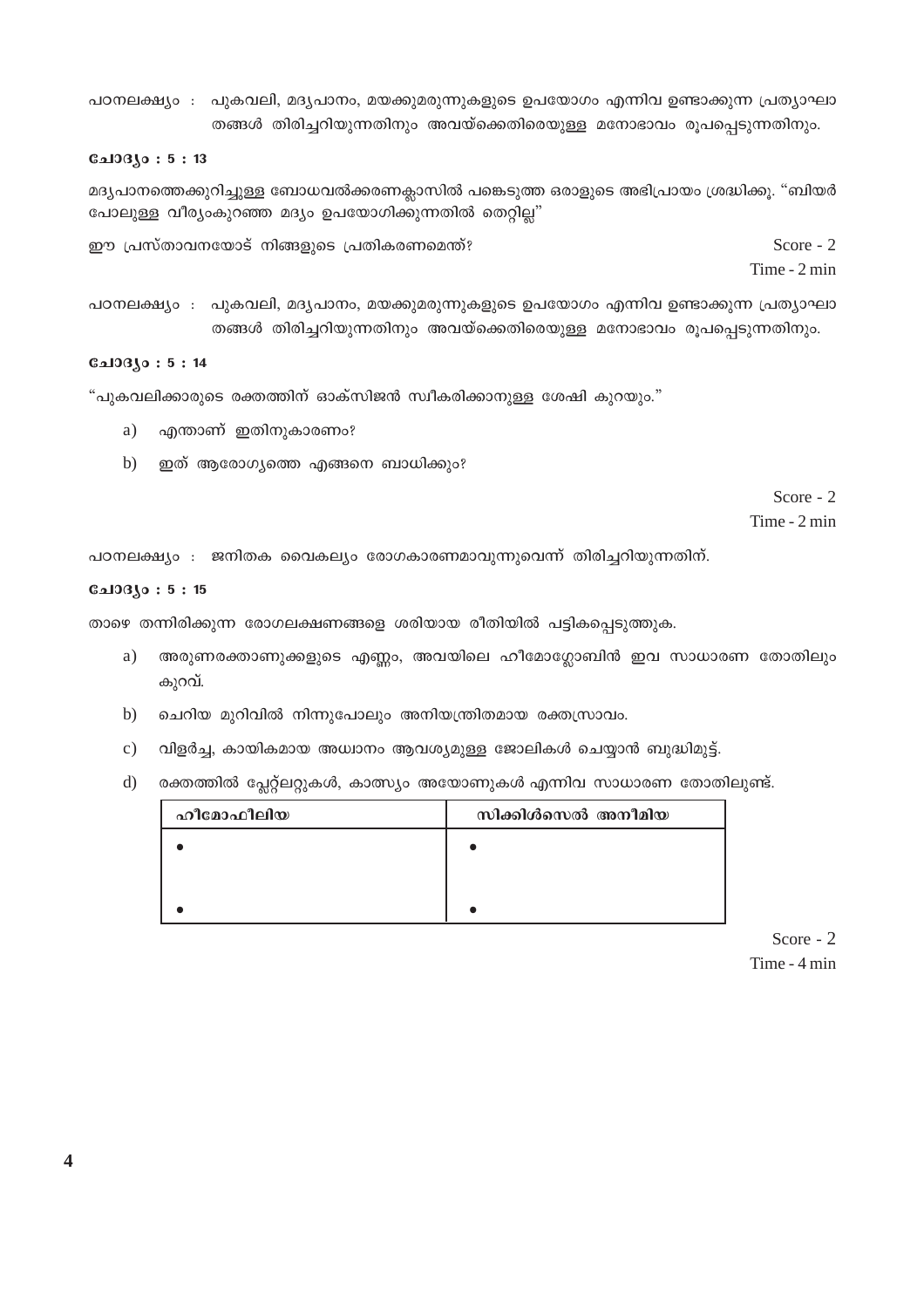# PART-C

പഠനലക്ഷ്യം : വിവിധ രോഗകാരികൾ രോഗങ്ങൾ ഉണ്ടാക്കുന്നതെങ്ങനെയെന്ന് തിരിച്ചറിയുന്നതിന്.

## $0.103(0:5:16)$

ചില രോഗങ്ങളുടെ ലക്ഷണങ്ങൾ തന്നിരിക്കുന്നു. രോഗം തിരിച്ചറിഞ്ഞ് രോഗകാരിയെ കണ്ടെത്തുക

| രോഗലക്ഷണം                                                                                                           | രോഗം | രോഗകാരി |
|---------------------------------------------------------------------------------------------------------------------|------|---------|
| തലവേദന<br>ശക്തമായ പനി<br>ഉദരവേദന, മലബന്ധം                                                                           |      |         |
| തുടർച്ചയായി അനുഭവപ്പെടുന്ന വരണ്ടചുമ, പനി<br>രക്തത്തിൽ കഫം<br>നെഞ്ചുവേദന                                             |      |         |
| കഠിനമായ പനി<br>അസഹൃമായ തലവേദന<br>ശരീരം ചുട്ടുപൊള്ളുന്ന അനുഭവം<br>നിശ്ചിത ഇടവേളകളിൽ പനി ആവർത്തിക്കുന്നു<br>$\bullet$ |      |         |

Score - 3

Time -4 min

പഠനലക്ഷ്യം : വിവിധ രോഗകാരികളെയും അവ ഉണ്ടാക്കുന്ന രോഗങ്ങളെയും തിരിച്ചറിയുന്നതിന്.

## ചോദ്യം : 5 : 17

 $\mathbf{A}$ 

താഴെതന്നിരിക്കുന്ന ചിത്രങ്ങളിലെ സൂക്ഷ്മജീവി വിഭാഗം എന്തെന്ന് തിരിച്ചറിഞ്ഞ് ഇവ ഓരോന്നും ഉണ്ടാ ക്കുന്ന ഓരോ രോഗങ്ങളുടെ പേരെഴുതുക.



 $\overline{C}$ 



Score -  $3$ Time - 4 min

പഠനലക്ഷ്യം : പുകവലി ഉണ്ടാക്കുന്ന പ്രത്യാഘാതങ്ങൾ തിരിച്ചറിയുന്നതിനും അവയ്ക്കെതിരെയുള്ള മനോഭാവങ്ങൾ രൂപപ്പെടുന്നതിനും.

## $0.103$ јо: 5:18

മദ്യപാനത്തിനും മയക്കുമരുന്നിനുമെതിരെ ബോധവൽക്കരണത്തിനായുളള പോസ്റ്ററിലേക്ക് ഉൾപ്പെ  $a)$ ടുത്താവുന്ന 3 സന്ദേശങ്ങൾ തയ്യാറാക്കുക. Score -  $3$ 

Time -  $4 \text{ min}$  5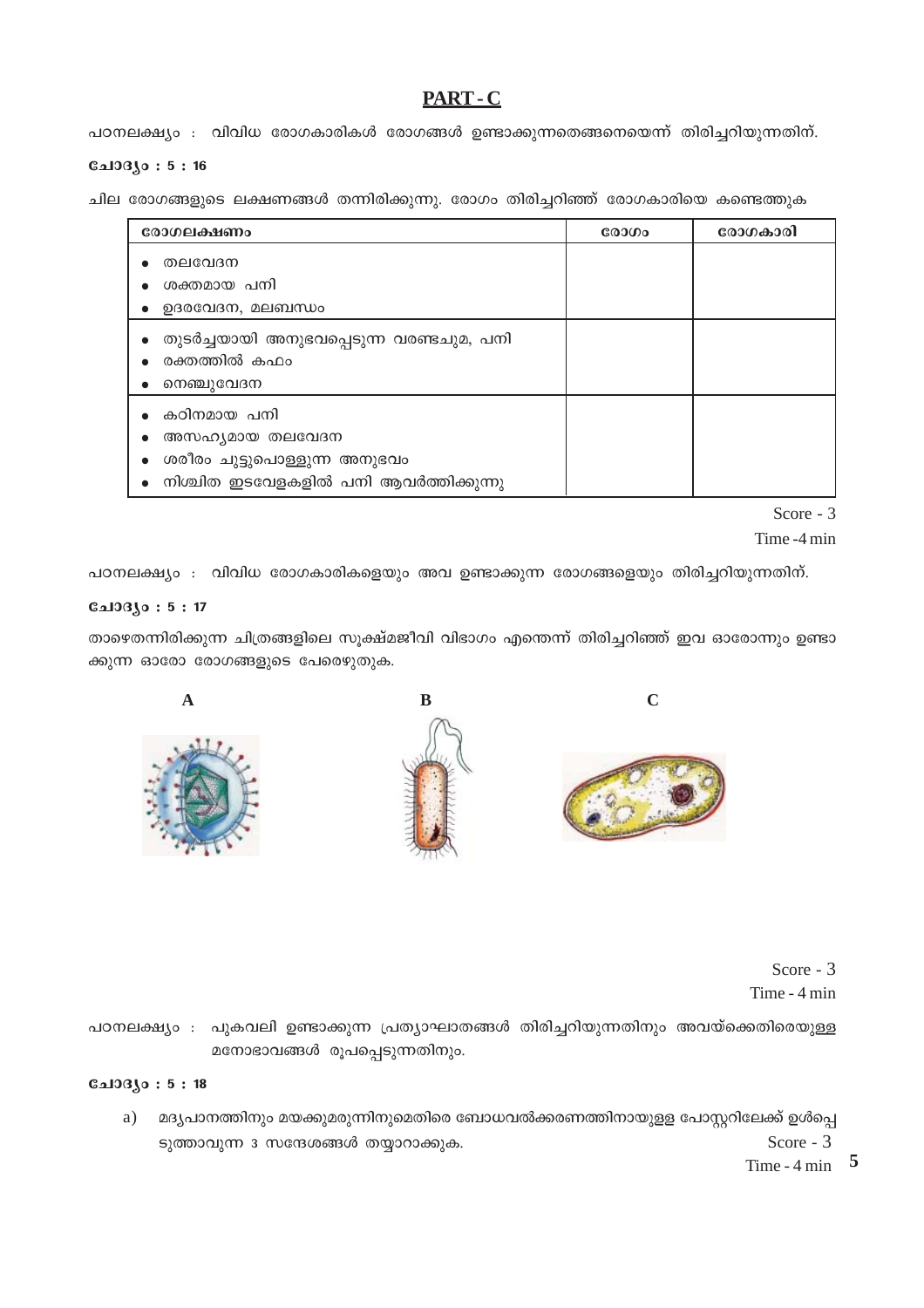പഠനലക്ഷ്യം : വളർത്തുമൃഗങ്ങൾ, പക്ഷികൾ ഇവയെ ബാധിക്കുന്ന രോഗങ്ങളെക്കുറിച്ചുള്ള ധാരണവളർത്തുന്നതിന്.

#### $0.103(0:5:19)$

A കോളത്തിനനുയോജ്യമായി B കോളത്തിലെ വസ്തുതകൾ ക്രമപ്പെടുത്തി എഴുതുക.

|   | രോഗങ്ങൾ     | ലക്ഷണങ്ങൾ                                                                   |  |
|---|-------------|-----------------------------------------------------------------------------|--|
| 1 | ആന്ത്രാക്സ് | കടുത്ത പനി, വായിലും കുളമ്പുകൾക്കിടയിലും കുമിളകൾ,<br>ആഹാരത്തോട് വിരക്തി.     |  |
| 2 | കുളമ്പുരോഗം | അകിട് നീരുവന്നു വീങ്ങുന്നു. പാൽ ഉൽപാദനം കുറയുന്നു.<br>മുലക്കാമ്പിൽ പഴുപ്പ്. |  |
| 3 | പുള്ളോറം    | പെട്ടെന്നുള്ള പനി, മൂക്കിൽ നിന്നും വായിൽ നിന്നും രക്ത<br>സ്രാവം.            |  |
|   |             | വായിൽ നിന്ന് നുരയും പതയും                                                   |  |
|   |             | വെളുത്തതും അയഞ്ഞതുമായ മലം.                                                  |  |
|   |             | ഉറക്കം തൂങ്ങി നിൽക്കുന്നു.                                                  |  |
|   |             | ശ്വാസതടസ്സം                                                                 |  |

Score - 3 Time - 3 min

്പഠനലക്ഷ്യം : വിവിധ സാംക്രമിക രോഗങ്ങൾ പകരുന്നതെങ്ങനെയെന്ന് തിരിച്ചറിയുന്നതിന് തന്റെ ചുറ്റു പാടിൽ രോഗസംക്രമണ സാധ്യതകൾ എത്രത്തോളമുണ്ടെന്ന് കണ്ടെത്തുന്നതിന്.

#### $0.103(0:5:20)$

നിങ്ങളുടെ പ്രദേശത്ത് കോളറയും, ചിക്കുൻഗുനിയയും പടർന്ന് പിടിച്ചിരിക്കുന്നു. ഈ രോഗങ്ങൾക്കെ തിരെ ബോധവൽക്കരണം നടത്തുന്നതിനായി 4 സ്റ്റൈഡുകളുള്ള പ്രസന്റേഷൻ തയ്യാറാക്കുന്നതിന് ഒരു സ്റ്റോറിബോർഡ് തയ്യാറാക്കുക.

#### സൂചകം ∶ ∙ രോഗാണു

- ∙ രോഗപ്പകർച്ച
- ∙ പ്രതിരോധം
- പ്രഥമശുശ്രൂഷ

Score -  $4$ Time - 4 min

്പഠനലക്ഷ്യം : തന്റെ ചുറ്റുപാടിൽ രോഗസംക്രമണസാധ്യത എത്രത്തോളമുണ്ടെന്ന് കണ്ടെത്തുന്നതിന് വിവിധ രോഗകാരികൾ രോഗങ്ങൾ ഉണ്ടാക്കുന്നതെങ്ങനെയെന്ന് തിരിച്ചറിയുന്നതിന്.

#### $0.103(0:5:21)$

നിങ്ങളുടെ പ്രദേശത്ത് മഞ്ഞപ്പിത്തം, ഡങ്കിപ്പനി തുടങ്ങിയ രോഗങ്ങൾക്ക് സാധ്യതയുള്ളതായി നിങ്ങൾ മനസ്സിലാക്കിയെന്നിരിക്കട്ടെ. പ്രതിരോധപ്രവർത്തനങ്ങൾ ആസുത്രണം ചെയ്യുന്നതിന് വിവരശേഖരണ ത്തിനായി തയ്യാറാക്കുന്ന ചോദ്യാവലിയിലേക്ക് പ്രസക്തമായ 6 ചോദ്യങ്ങൾ നിർമ്മിക്കുക.

സൂചകം ∶ ∙ രോഗപകർച്ച - സാധൃത

Score -  $3$ Time - 3 min

പഠനലക്ഷ്യം : വിവിധ സാംക്രമിക രോഗങ്ങൾ പകരുന്നതെങ്ങനെയെന്ന് തിരിച്ചറിയുന്നതിന്.

### ചോദ്യം : 5 : 22

താഴെ പറയുന്നവയിൽ കൊതുക് വഴി പകരുന്ന രോഗങ്ങൾ തെരഞ്ഞെടുത്ത് എഴുതുക.

ക്ഷയം, ചിക്കൻപോക്സ്, മന്ത്, മലമ്പനി, പന്നിപ്പനി, ചിക്കൻഗുനിയ, കോളറ, ടൈഫോയ്ഡ്, ജപ്പാൻജ്വരം, ഡെങ്കിപ്പനി.

Score -  $2\frac{1}{2}$ Time-2 min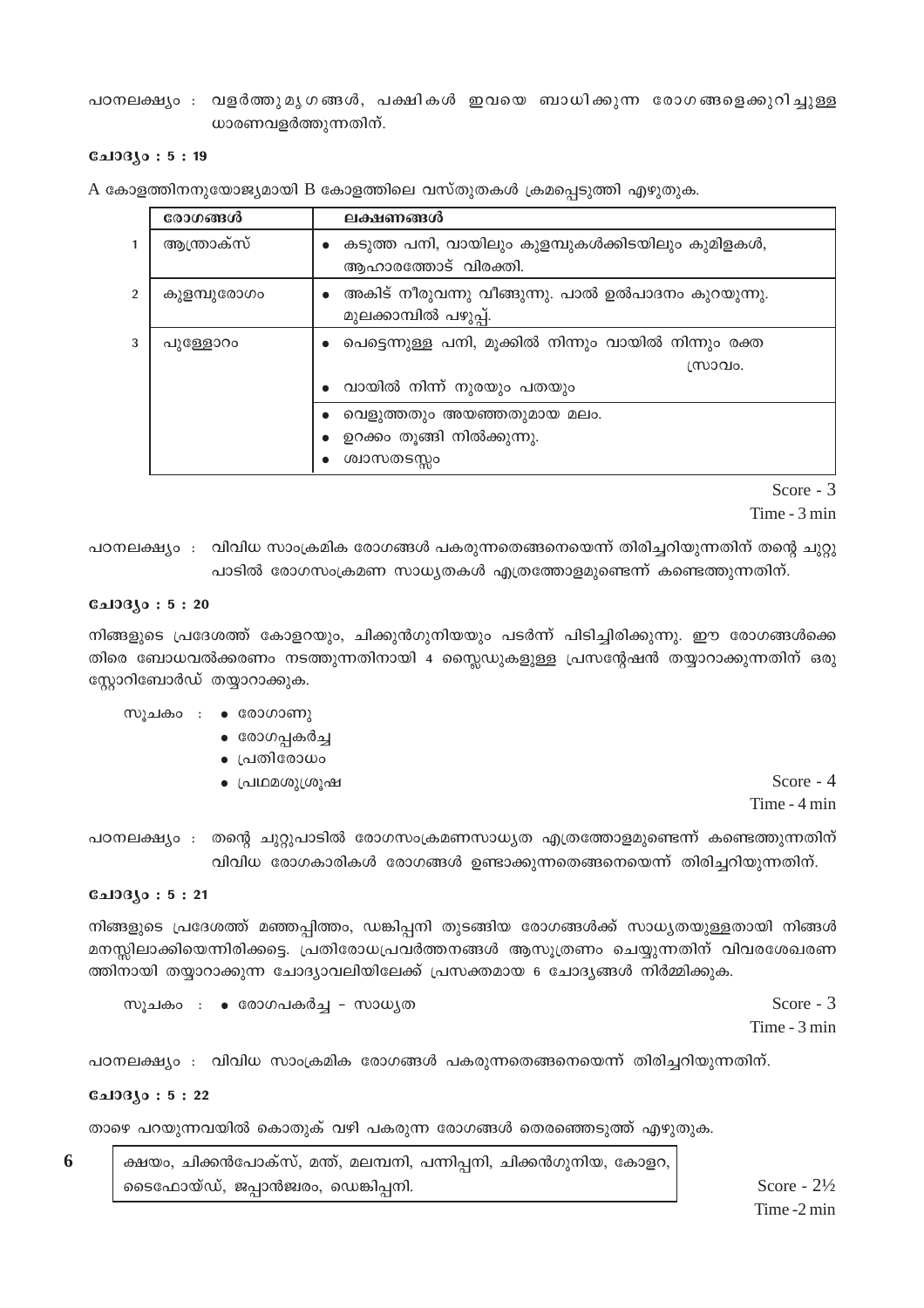പഠനലക്ഷ്യം : നാം വളർത്തുന്ന മൃഗങ്ങളെയും പക്ഷികളെയും സസ്യങ്ങളെയും ബാധിക്കുന്ന രോഗങ്ങ ളെക്കുറിച്ചുള്ള ധാരണ മെച്ചപ്പെടുത്തുന്നതിന്.

#### $0.103(0:5:23)$

രോഗങ്ങളും രോഗകാരികളും ജോഡികളാക്കി എഴുതുക.



പഠനലക്ഷ്യം : നാം വളർത്തുന്ന മൃഗങ്ങളെയും പക്ഷികളെയും സസ്യങ്ങളെയും ബാധിക്കുന്ന രോഗങ്ങ ളെക്കുറിച്ചുള്ള ധാരണ മെച്ചപ്പെടുത്തുന്നതിന്.

## **Galogyo: 5:24**

ശരിയായ രീതിയിൽ ക്രമീകരിക്കുക.

| സസ്യം        | രോഗം                 | രോഗകാരി         |
|--------------|----------------------|-----------------|
| തെങ്ങ്       | കുറുനാമ്പ്രോഗം<br>a. | ബാക്ടീരിയ       |
| QIOQ         | ബ്ലൈറ്റ്<br>b.       | ഫംഗസ്           |
| 3. നെൽച്ചെടി | c. കുമ്പുചീയൽ        | ïΪ<br>വൈറസ്     |
|              | d.<br>ദ്രുതവാട്ടം    | iv. പ്രോട്ടോസോവ |

Score -  $1\frac{1}{2}$ Time - 3 min

പഠനലക്ഷ്യം : വിവിധ രോഗകാരികൾ രോഗങ്ങൾ ഉണ്ടാക്കുന്നതെങ്ങനെയെന്ന് തിരിച്ചറിയുന്നതിന്.

#### $0.103(0:5:25)$

അക്ഷയ് എന്ന വിദ്യാർത്ഥിയുടെ ഉത്തരക്കടലാസിലെ ചില ഭാഗങ്ങൾ ചുവടെത്തന്നിരിക്കുന്നു. തെറ്റുണ്ടെ ങ്കിൽ തിരുത്തുക.

| രോഗം $A$     | കാരണം B          | ലക്ഷണം $\mathcal C$                   |
|--------------|------------------|---------------------------------------|
| മന്ത്        | അനോഫിലസ് കൊതുക്  | ലിംഫ്വാഹിയിൽ വിരകൾ വളരുന്നു           |
| ക്ഷയം        | വൈറസ്            | നിശ്ചിത ഇടവേളകളിൽ ആവർത്തിക്കുന്ന പനി  |
| ചിക്കൻപോക്സ് | ബാക്ടീരിയ        | ശരീരത്തിൽ കുമിളകൾ പ്രത്യക്ഷപ്പെടുന്നു |
| വയറുകടി      | പ്രോട്ടോസോവ      | മലത്തിൽ രക്തവും കഫവും                 |
| മലമ്പനി      | ക്യൂലക്സ് കൊതുക് | കഫത്തിൽ രക്തം                         |

Score -  $3$ 

Time - 2 min

പഠനലക്ഷ്യം : പുകവലി, മദ്യപാനം, മയക്കുമരുന്നുകളുടെ ഉപയോഗം എന്നിവ ഉണ്ടാക്കുന്ന പ്രത്യാഘാ തങ്ങൾ തിരിച്ചറിയുന്നതിനും അവയ്ക്കെതിരെയുള്ള മനോഭാവം രൂപപ്പെടുന്നതിനും.

## $0.103$ јо: 5:26

പുകവലി താഴെപ്പറയുന്ന അവയവങ്ങളെ എങ്ങനെ പ്രതികുലമായി ബാധിക്കുന്നു എന്ന് എഴുതുക.

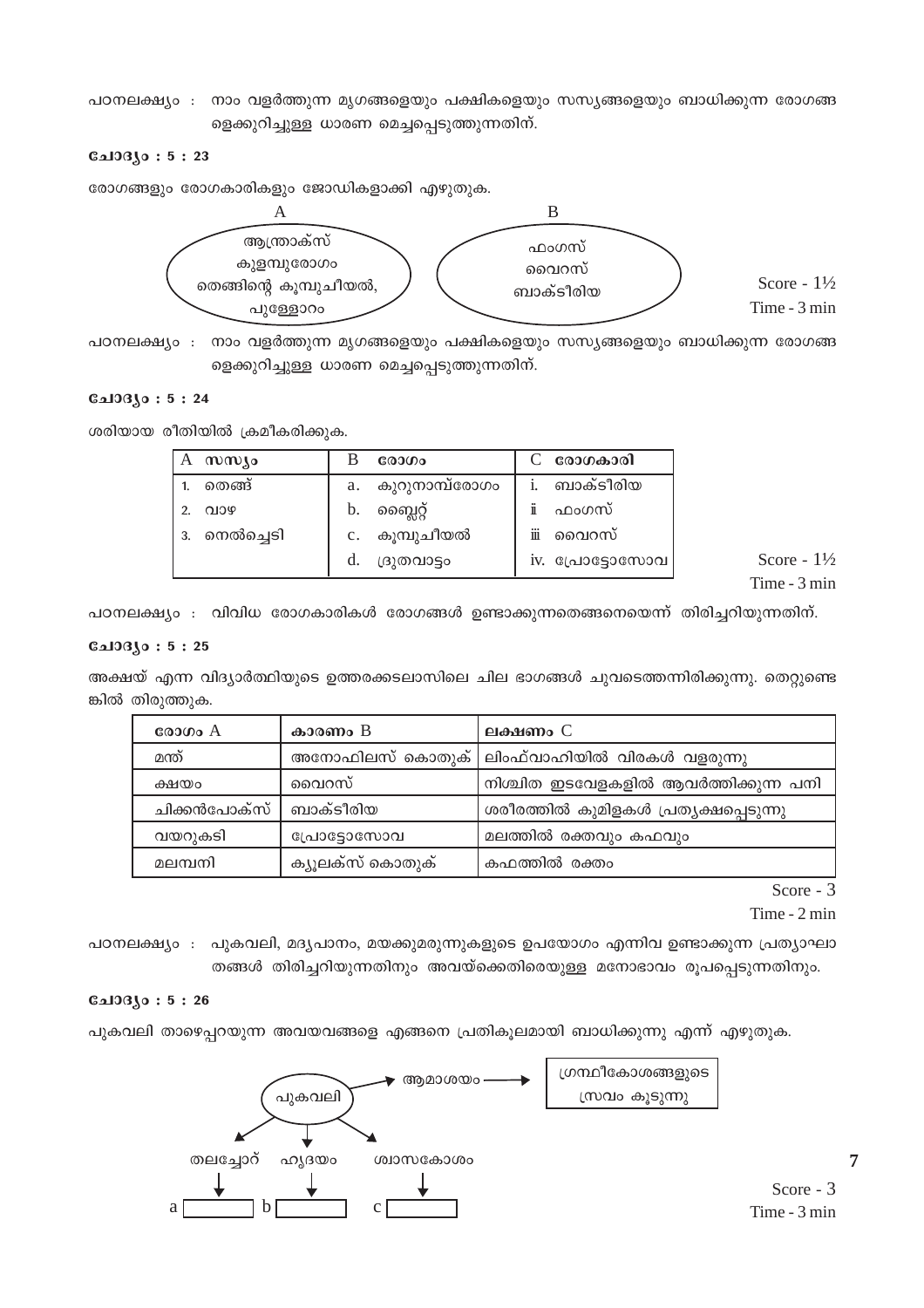## പഠനലക്ഷ്യം : നാം വളർത്തുന്ന മൃഗങ്ങളെയും പക്ഷികളെയും സസ്യങ്ങളെയും ബാധിക്കുന്ന രോഗങ്ങ ളെക്കുറിച്ചുള്ള ധാരണ മെച്ചപ്പെടുത്തുന്നതിന്.

### $0.103(0:5:27)$

ബോക്സിനുള്ളിൽ തന്നിരിക്കുന്ന സസ്യരോഗങ്ങളെ പട്ടികയിൽ അനുയോജ്യമായി ക്രമീകരിക്കുക.

| സ്ലൈറ്റ്, വാട്ടം, മൊസൈക്ക് രോഗം, കൂമ്പുചീയൽ, മഹാളി, ദ്രുതവാട്ടം, കുറുനാമ്പ് രോഗം |                                                  |  |  |
|----------------------------------------------------------------------------------|--------------------------------------------------|--|--|
| A കാറ്റിലൂടെ പകരുന്നവ                                                            | C വിത്തിലൂടെ പകരുന്നവ<br>B കീടങ്ങളിലൂടെ പകരുന്നവ |  |  |
|                                                                                  |                                                  |  |  |
|                                                                                  |                                                  |  |  |
|                                                                                  |                                                  |  |  |
|                                                                                  |                                                  |  |  |

Score -  $3$ 

#### Time - 2 min

പഠനലക്ഷ്യം : വിവിധ രോഗകാരികൾ രോഗങ്ങൾ ഉണ്ടാക്കുന്നതെങ്ങനെയെന്ന് തിരിച്ചറിയുന്നതിന്.

## **Gal**3330:5:28

രോഗകാരണത്തിന്റെ അടിസ്ഥാനത്തിൽ താഴെത്തന്നിരിക്കുന്ന രോഗങ്ങളെ ജോഡിയാക്കുക

- ബ്ലൈറ്റ് രോഗം  $\bullet$
- ചിക്കൻപോക്സ്
- ഹീമോഫീലിയ
- മൊസൈക്ക് രോഗം
- ക്ഷയരോഗം
- സിക്കിൾസെൽ അനീമിയ

Score -  $3$ 

Time - 3 min

പഠനലക്ഷ്യം : വിവിധ സാംക്രമിക രോഗങ്ങൾ പകരുന്നതെങ്ങനെയെന്ന് തിരിച്ചറിയുന്നതിന് തന്റെ ചുറ്റു പാടിൽ രോഗസംക്രമണ സാധ്യതകൾ എത്രത്തോളമുണ്ടെന്ന് കണ്ടെത്തുന്നതിന്.

## $0.103(0:5:29)$

സുറത്തിലെ ഒരു കമ്യൂണിറ്റി ഹെൽത്ത് സെന്ററിൽ ഒരു വർഷം ചികിത്സയ്ക്ക് എത്തിയവരുടെ വിവരങ്ങ ളാണ് താഴെ ഗ്രാഫായി കൊടുത്തിരിക്കുന്നത്. ഗ്രാഫ് വിശകലനം ചെയ്ത് ചുവടെയുള്ള ചോദ്യങ്ങൾക്ക് ഉത്തരമെഴുതുക.



8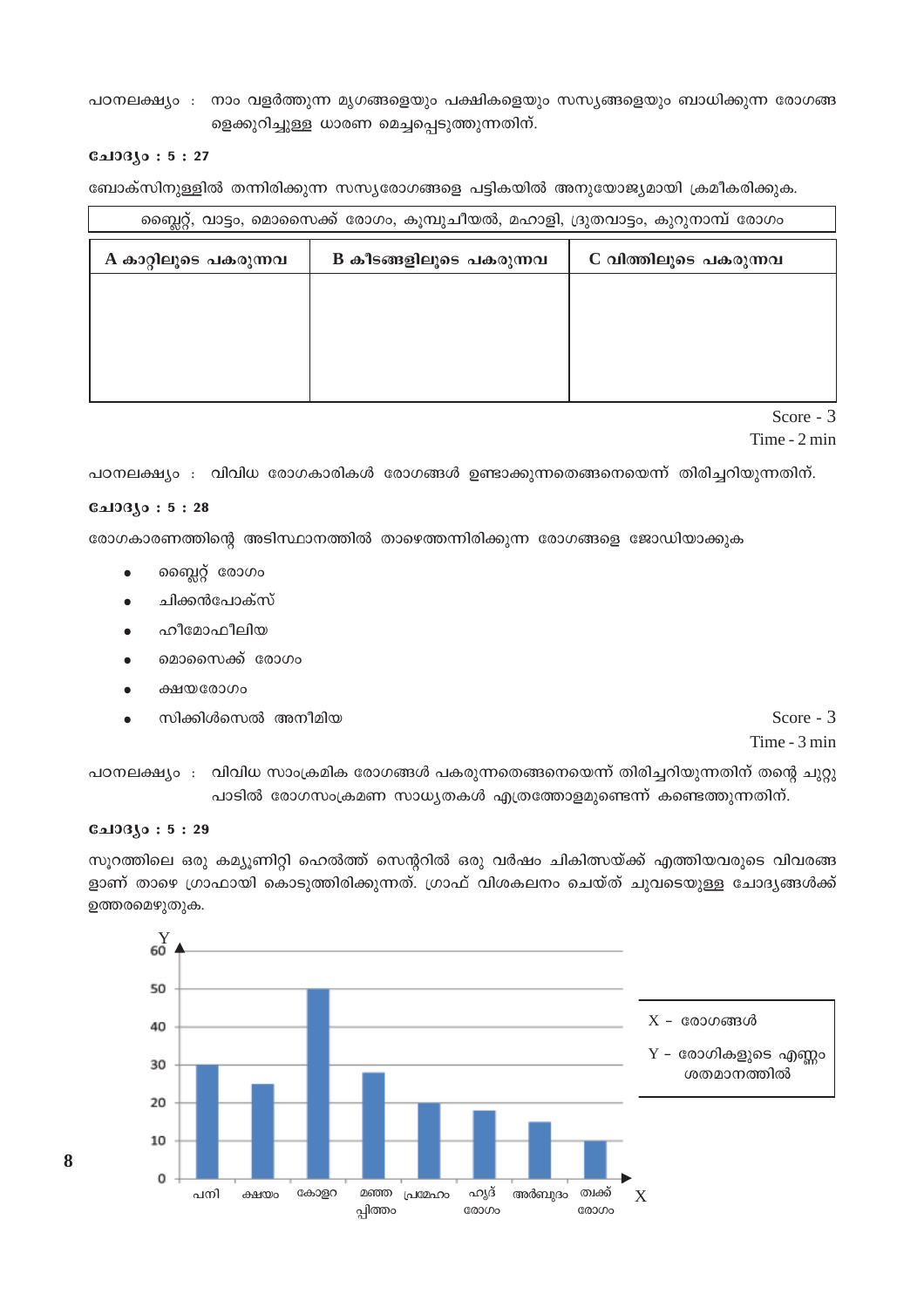- ഈ പ്രദേശത്ത് ഏറ്റവും കൂടുതൽ കാണപ്പെടുന്ന രോഗമേത്? a)
- $b)$ എന്തുകൊണ്ടായിരിക്കാം ഈ രോഗം കൂടുതൽ കാണപ്പെടുന്നത്?
- $c)$ ഇതിനെതിരെയുള്ള ബോധവൽക്കരണ പരിപാടിയിൽ വിതരണം ചെയ്യാനുള്ള ലഘുലേഖയിൽ ഉൾപ്പെടുത്തേണ്ട നാല് നിർദ്ദേശങ്ങൾ എഴുതുക. Score - 3

Time - 3 min

പഠനലക്ഷ്യം : വിവിധ സാംക്രമിക രോഗങ്ങൾ പകരുന്നതെങ്ങനെയെന്ന് തിരിച്ചറിയുന്നതിന് തന്റെ ചുറ്റു പാടിൽ രോഗസംക്രമണ സാധ്യതകൾ എത്രത്തോളമുണ്ടെന്ന് കണ്ടെത്തുന്നതിന്.

#### **CalOBJo: 5:30**

ഒരു നഗരത്തിൽ സ്കൂൾവിദ്യാർത്ഥികൾ നടത്തിയ ആരോഗ്യസർവ്വേയിലെ വിവരങ്ങൾ ഗ്രാഫിൽ സുചിപ്പി ച്ചിരിക്കുന്നു. ഗ്രാഫ് വിശകലനം ചെയ്ത് ചുവടെയുള്ള ചോദ്യങ്ങൾക്ക് ഉത്തരമെഴുതുക.



- ഏറ്റവും കൂടുതൽ കാണുന്ന രോഗമേത്? a)
- ആ രോഗത്തിന്റെ പ്രധാനലക്ഷണങ്ങൾ എന്തെല്ലാം?  $b)$

Score - 4 ഓരോ രോഗത്തിനും കാരണമായ രോഗകാരി ഏതുവിഭാഗത്തിൽപ്പെടുന്നു?  $\mathbf{c})$ Time - 3 min

പഠനലക്ഷ്യം : വിവിധ രോഗകാരികൾ രോഗങ്ങൾ ഉണ്ടാക്കുന്നതെങ്ങനെയെന്ന് തിരിച്ചറിയുന്നതിന്.

## **CalOBAo: 5:31**

A യിലെ ചിത്രത്തിന് അനുയോജ്യമായി B യും C യും പുനക്രമീകരിക്കുക.

|    | B                     |      |                                                                          |
|----|-----------------------|------|--------------------------------------------------------------------------|
| 1. | a. <b>CADESOCMOOL</b> | 1.   | സ്വന്തമായി ഉപാപചയപ്രവർത്തനങ്ങൾ നടത്തു<br>ന്നതിനാവശ്യമായ കോശസംവിധാനമില്ല. |
| 2. | <u>b.</u> ഫംഗസ്       | ii.  | ഇവ ഉല്പാദിപ്പിക്കുന്ന എൻസൈമുകൾ കുടലിന്റെ<br>ആവരണകലയെ നശിപ്പിക്കുന്നു.    |
| 3. | c. ഫൈലേറിയ            | 111. | ഇവ ശരീരത്തിൽ പ്രവേശിച്ചതിനുശേഷം വിഭജ<br>നത്തിലൂടെ പെരുകുന്നു.            |
| 4. | d. ബാക്ടീരിയ          | 1V.  | ഇവ പുറപ്പെടുവിക്കുന്ന എൻസൈമുകൾ നമ്മുടെ<br>കോശങ്ങളെ നശിപ്പിക്കുന്നു.      |
|    | e. വൈറസ്              | V.   | ഇവ വളരുന്നതുമൂലം ലിംഫിന്റെ പ്രവാഹം തട<br>സ്സപ്പെടുന്നു.<br>Score $-4$    |

 $\boldsymbol{Q}$